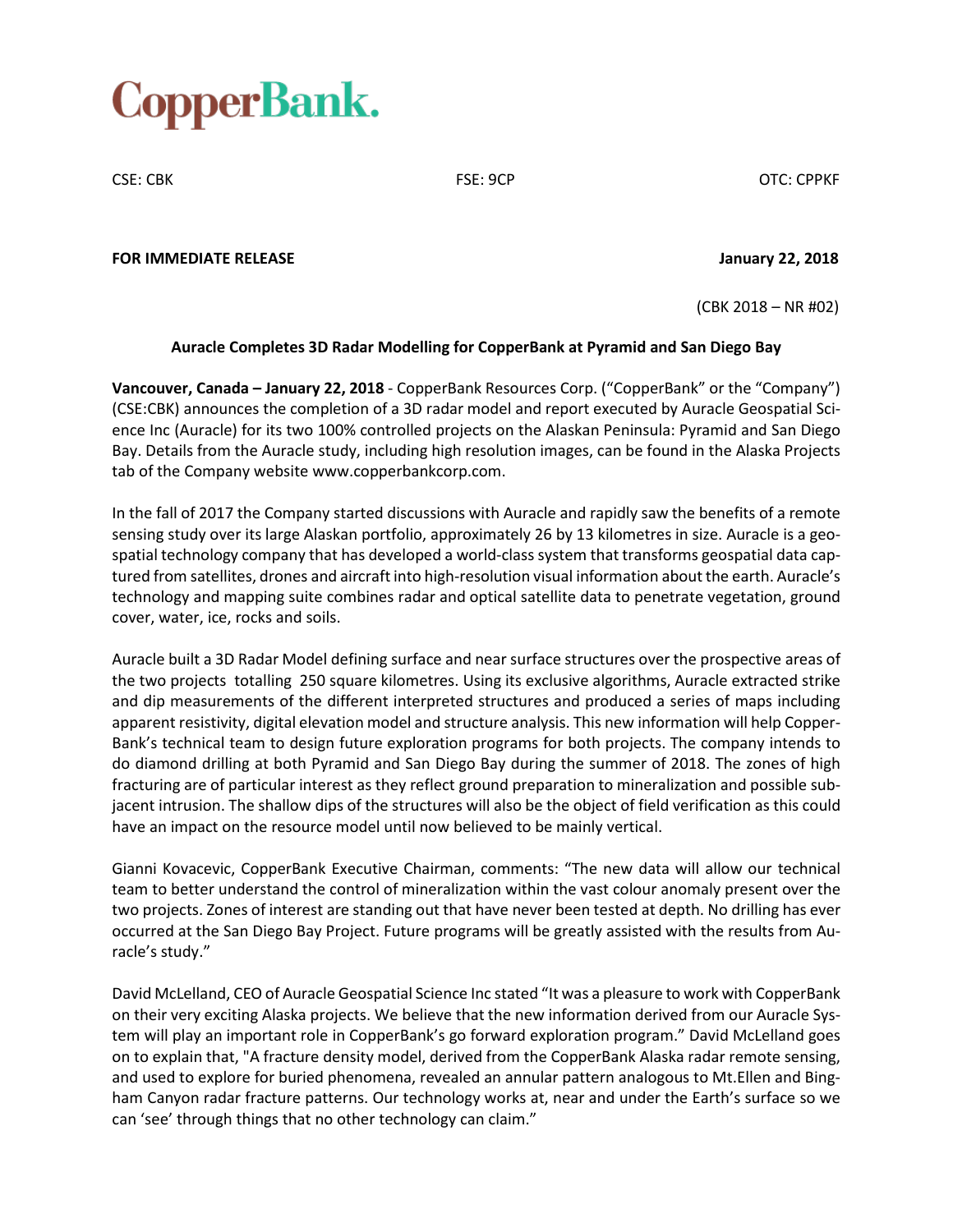#### **About Auracle**

Auracle Geospatial Science Inc. is a private Canadian remote sensing and technology company that has developed an innovative and proprietary technology, "The Auracle System", that uses satellite data to penetrate surface and subsurface to build a comprehensive 3D geological model including everything from ground surface to true bedrock.

### **About Pyramid**

The Pyramid project is located on private property with the subsurface controlled by The Aleut Corporation, an Alaska Native-owned corporation. Pyramid is a porphyry copper deposit containing a historical inferred mineral resource estimate of 122 million tonnes at 0.41% copper, 0.02% molybdenum, and 0.10 g/t gold (SRK, 2013) applying a 0.4% copper equivalent cut-off, divided into three main recognized zones: Main, North and West. The mineralization is related to a multi-phased calk-alkaline intrusion, intruding sediments of Tertiary Age. The porphyry system is of a minimal extent of 1.5 km<sup>2</sup>, displays a leached cap, phyllic, propyllitic and potassic alteration analogous to the other copper deposits of the Circum-Pacific Belt. The observed mineralization consists mainly in disseminations of chalcocite, chalcopyrite and local molybdenite and sulphide veinlets. Bornite, malachite and chrysocolla are also reported as accessory minerals.

#### **About San Diego Bay**

The San Diego Bay Prospect is a joint venture on a 100% basis between CopperBank and the Aleut Corporation, an Alaska Native corporation controlling the subsurface. The San Diego Bay prospect is typified by an extensive 40 square-kilometre area of strong hydrothermal alteration and intrusive rocks, consistent with an alteration halo over a porphyry system such as the adjacent Pyramid deposit, also controlled by CopperBank. All porphyry alteration facies have been described, including zones of potassic, advanced argillic and phyllic zones; a previous satellite imagery interpretation has identified widespread zones of high-temperature clay alteration. Strong anomalous precious and base metal values were collected by previous operators in few areas. A short visit in August has allowed CopperBank to verify punctually the lithologies and alteration reported historically. Interpretation suggests that San Diego Bay may represent a long lived thriving hydrothermal system.

The intrusive lithological facies observed are similar to the ones observed at the adjacent Pyramid deposit presenting a leach cap of variable thickness ranging from 10 to 100 meters and underlain by a supergene enrichment blanket. Cobbles of copper oxide mineralization have been identified by local Aleut shareholders on beaches adjacent to the alteration zone. Based on all the here listed observations, San Diego Bay presents an excellent potential for a significant Cu-(Au) porphyry deposit at depth combined with an excellent location, 5 kilometers away from a deep port over the Pacific Ocean.

For more information on CopperBank Resources visit the website at www.copperbankcorp.com. Brigitte Dejou, P.Eng. and Qualified Person as defined by NI 43-101, has reviewed and approved the technical information in this release.

**CopperBank** is a Canadian exploration mining company focused on energy related metal exploration in The United States of America. The Company trades on the Canadian Securities Exchange – CSE- under the symbol "CBK".

On behalf of CopperBank Resources Corp.

"Gianni Kovacevic"